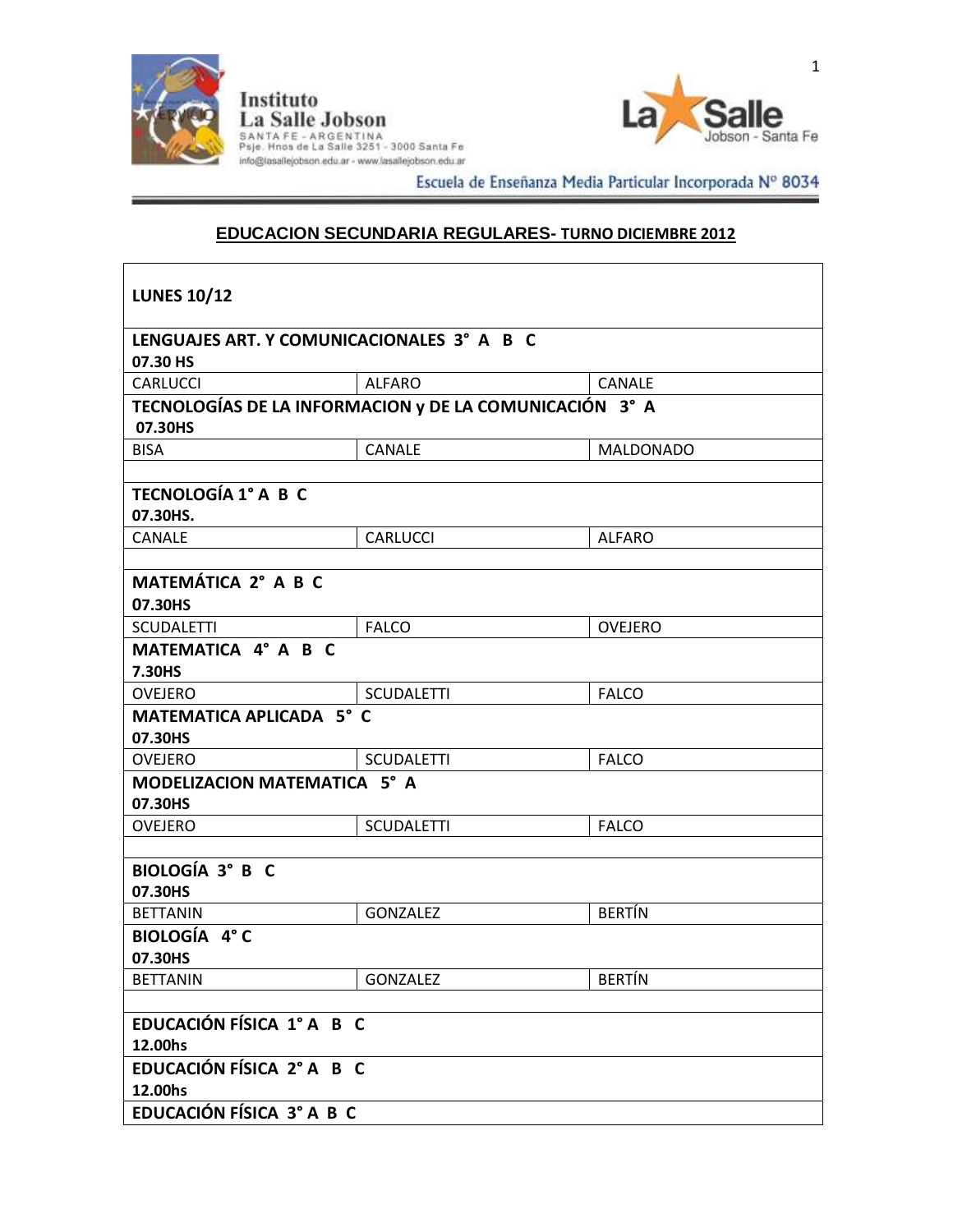

# Instituto<br>La Salle Jobson<br>SANTA FE - ARGENTINA<br>Psje. Hnos de La Salle 3251 - 3000 Santa Fe<br>info@lasallejobson.edu.ar - www.lasallejobson.edu.ar Escuela de Enseñanza Media Particular Incorporada Nº 8034

| 12.00hs<br>EDUCACIÓN FÍSICA 4° A B C |                       |       |         |
|--------------------------------------|-----------------------|-------|---------|
| 12.00hs                              |                       |       |         |
| ASTEGIANO / DI SANTE                 | <b>CHITO</b>          | MAZZA |         |
| <b>DOCENTE SUPLENTE:</b>             | <b>CUSCHIE, BRUNO</b> |       | 07.30HS |

| <b>MARTES 11/12</b>                 |                 |                   |  |
|-------------------------------------|-----------------|-------------------|--|
| FEYC 5° A B C                       |                 |                   |  |
| 07.30HS                             |                 |                   |  |
| <b>CATAUDELA</b>                    | <b>CUSCHIE</b>  | <b>BONED</b>      |  |
|                                     |                 |                   |  |
| MUSICA 1° A B C                     |                 |                   |  |
| 07.30 HS                            |                 |                   |  |
| <b>PINAT</b>                        | <b>ALFARO</b>   | <b>CARLUCCI</b>   |  |
| PLASTICA 2° A B C                   |                 |                   |  |
| 07.30 HS                            |                 |                   |  |
| <b>CARLUCCI</b>                     | RABELLINO       | <b>ALFARO</b>     |  |
|                                     |                 |                   |  |
| <b>FORMACION RELIGIOSA 4° A B C</b> |                 |                   |  |
| 07.30 HS                            |                 |                   |  |
| <b>PRAT</b>                         | LEDESMA         | <b>SCALZZOTTO</b> |  |
| <b>FORMACION RELIGIOSA 2° A B C</b> |                 |                   |  |
| 07.30 HS                            |                 |                   |  |
| <b>LEDESMA</b>                      | <b>CONIGLIO</b> | <b>PRAT</b>       |  |
| <b>FORMACION RELIGIOSA 5° A B C</b> |                 |                   |  |
| 7.30 HS                             |                 |                   |  |
| <b>PRAT</b>                         | LEDESMA         | <b>CONIGLIO</b>   |  |
| <b>FORMACION RELIGIOSA 3° A B C</b> |                 |                   |  |
| 07.30 HS                            |                 |                   |  |
| <b>CONIGLIO</b>                     | LEDESMA         | <b>PRAT</b>       |  |
|                                     |                 |                   |  |
| ECOLOGÍA 5° C                       |                 |                   |  |
| 10.00 HS                            |                 |                   |  |
| <b>ASTESANA</b>                     | <b>CARDOSO</b>  | <b>AVALIS</b>     |  |
| PROCESOS PRODUCTIVOS 4° C           |                 |                   |  |
| 10.00HS                             |                 |                   |  |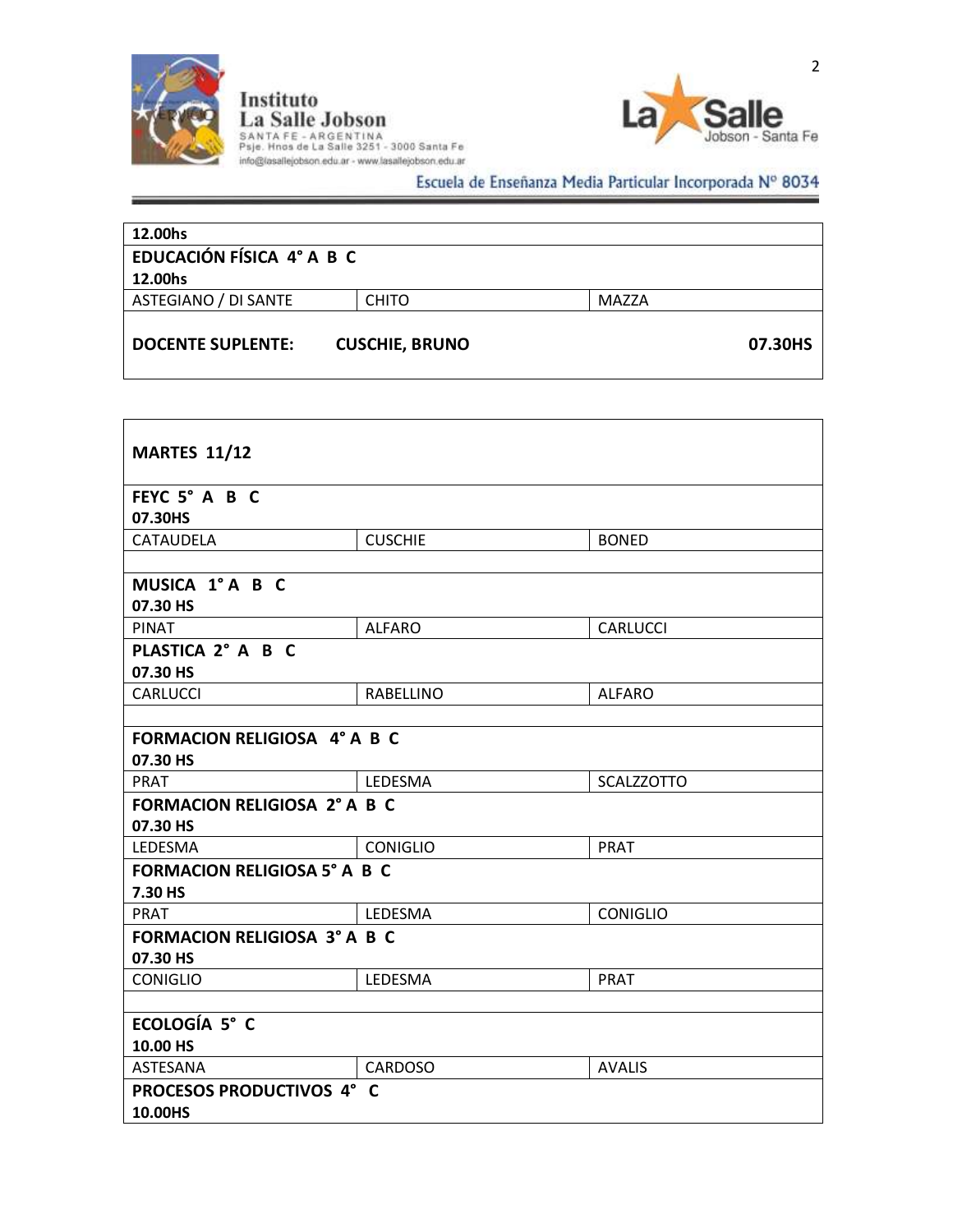

 $\mathsf{r}$ 

Instituto<br>La Salle Jobson SANTA FE - ARGENTINA<br>Psje. Hnos de La Salle 3251 - 3000 Santa Fe<br>info@lasallejobson.edu.ar - www.lasallejobson.edu.ar



Escuela de Enseñanza Media Particular Incorporada Nº 8034

| <b>DOCENTE SUPLENTE:</b> | <b>MAZZA, MARTIN</b> |               | 07.30HS |
|--------------------------|----------------------|---------------|---------|
| CARDOSO                  | ASTESANA             | <b>AVALIS</b> |         |
|                          |                      |               |         |

| MIERCOLES 12/12                                          |                                                          |                    |  |
|----------------------------------------------------------|----------------------------------------------------------|--------------------|--|
| INGLÉS 1° A B C                                          |                                                          |                    |  |
| 07.30HS                                                  |                                                          |                    |  |
| <b>CORCHUELO</b>                                         | <b>BERTIN</b>                                            | <b>FERNANDEZ</b>   |  |
| INGLÉS 3° A B C<br>07.30HS                               |                                                          |                    |  |
| <b>CORCHUELO</b>                                         | <b>BERTIN</b>                                            | <b>FERNANDEZ</b>   |  |
|                                                          |                                                          |                    |  |
| TALLER DE ECONOMÍA Y ADMINISTRACIÓN 2° A B C<br>07.30HS. |                                                          |                    |  |
| <b>SEFFINO</b>                                           | <b>FERRARO</b>                                           | <b>ROSSO</b>       |  |
| TEORÍA Y GESTIÓN DE LAS ORGANIZACIONES 3° B<br>07.30HS.  |                                                          |                    |  |
| <b>ROSSO</b>                                             | <b>SEFFINO</b>                                           | <b>FERRARO</b>     |  |
| 07.30 HS                                                 | MODULO COMUNICACIÓN Y COMPORTAMIENTO ORGANIZACIONAL 3° B |                    |  |
| <b>SEFFINO</b>                                           | <b>ROSSO</b>                                             | <b>FERRARO</b>     |  |
| <b>ESTADOS CONTABLES 5° B</b><br>09.00HS                 |                                                          |                    |  |
| <b>FERRARO</b>                                           | <b>ROSSO</b>                                             | <b>SEFFINO</b>     |  |
| MODULO OPERACIONES DE COMPRA Y VENTA 4° B<br>07.30 HS    |                                                          |                    |  |
| SABCZAK                                                  | <b>ROSSO</b>                                             | <b>SEFFINO</b>     |  |
|                                                          |                                                          |                    |  |
| FILOSOFIA 4° A                                           |                                                          |                    |  |
| 07.30HS<br>VINCIGUERRA                                   | CANTERO                                                  | <b>SURIN</b>       |  |
| FILOSOFIA 5° A B C                                       |                                                          |                    |  |
| 07.30HS                                                  |                                                          |                    |  |
| <b>CANTERO</b>                                           | <b>SURIN</b>                                             | <b>VINCIGUERRA</b> |  |
|                                                          |                                                          |                    |  |
| HISTORIA 2° A B C                                        |                                                          |                    |  |
| 07.30 HS                                                 |                                                          |                    |  |
| YAYA                                                     | <b>ROVERANO</b>                                          | <b>CUSCHIE</b>     |  |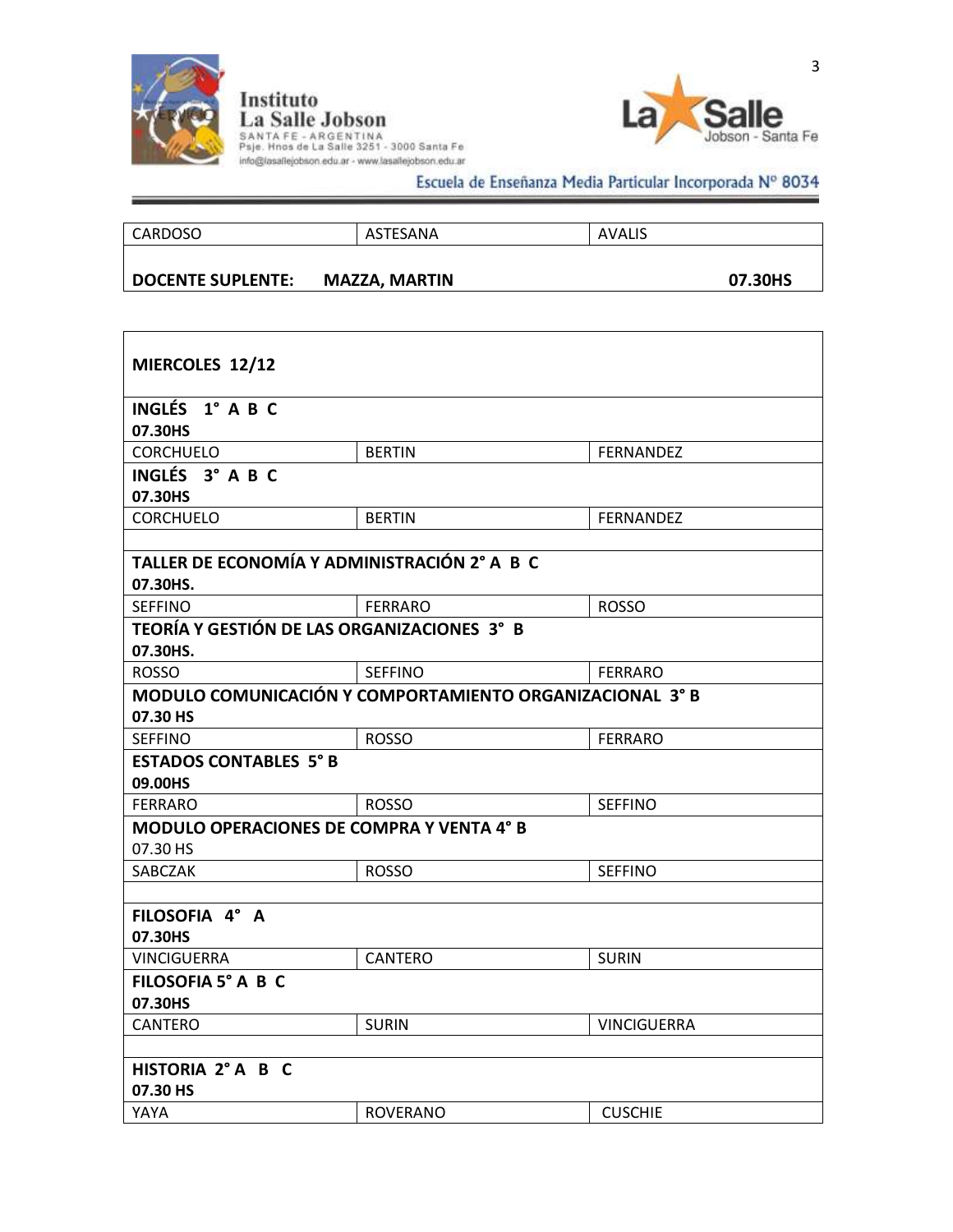

 $\overline{\phantom{a}}$ 

 $\overline{\phantom{a}}$ 

Instituto<br>La Salle Jobson SANTA FE - ARGENTINA<br>Psje. Hnos de La Salle 3251 - 3000 Santa Fe<br>info@lasallejobson.edu.ar - www.lasallejobson.edu.ar



Escuela de Enseñanza Media Particular Incorporada Nº 8034 ≐

| DOCENTE SUPLENTE: | <b>CONIGLIO, JAVIER</b> | 07.30HS |
|-------------------|-------------------------|---------|
|                   |                         |         |

| <b>JUEVES 13/12</b>                |                   |                 |
|------------------------------------|-------------------|-----------------|
| FE y C 1° B<br>07.30HS             |                   |                 |
| <b>CARRICA</b>                     | <b>MOSCARDINI</b> | <b>SURIN</b>    |
|                                    |                   |                 |
| FISICA 4° A B                      |                   |                 |
| 07.30HS                            |                   |                 |
| <b>GONZALEZ</b>                    | <b>AVALIS</b>     | <b>OVEJERO</b>  |
| BIOFÍSICA 4° C                     |                   |                 |
| 07.30HS                            |                   |                 |
| <b>AVALIS</b>                      | <b>OVEJERO</b>    | <b>GONZALEZ</b> |
| FÍSICO QUÍMICA 2° A B C            |                   |                 |
| 07.30HS                            |                   |                 |
| <b>GONZALEZ</b>                    | <b>AVALIS</b>     | <b>OVEJERO</b>  |
| FÍSICA 3° C                        |                   |                 |
| 07.30HS.                           |                   |                 |
| <b>AVALIS</b>                      | <b>GONZALEZ</b>   | <b>OVEJERO</b>  |
| <b>BIOLOGÍA 3° A</b>               |                   |                 |
| 07.30HS.                           |                   |                 |
| <b>BETTANIN</b>                    | <b>AVALIS</b>     | <b>GONZALEZ</b> |
| DOCENTE SUPLENTE: MARTÍNEZ, JAVIER |                   | 07.30HS         |

| <b>VIERNES 14/12</b> |                 |             |  |
|----------------------|-----------------|-------------|--|
| ECONOMÍA 5° B        |                 |             |  |
| 07.30HS              |                 |             |  |
| VALLI, J. DIEGO      | MIAZZI, G.      | <b>PRAT</b> |  |
| ECONOMÍA 4° B        |                 |             |  |
| 07.30HS.             |                 |             |  |
| MIAZZI, G.           | VALLI, J. DIEGO | <b>PRAT</b> |  |
|                      |                 |             |  |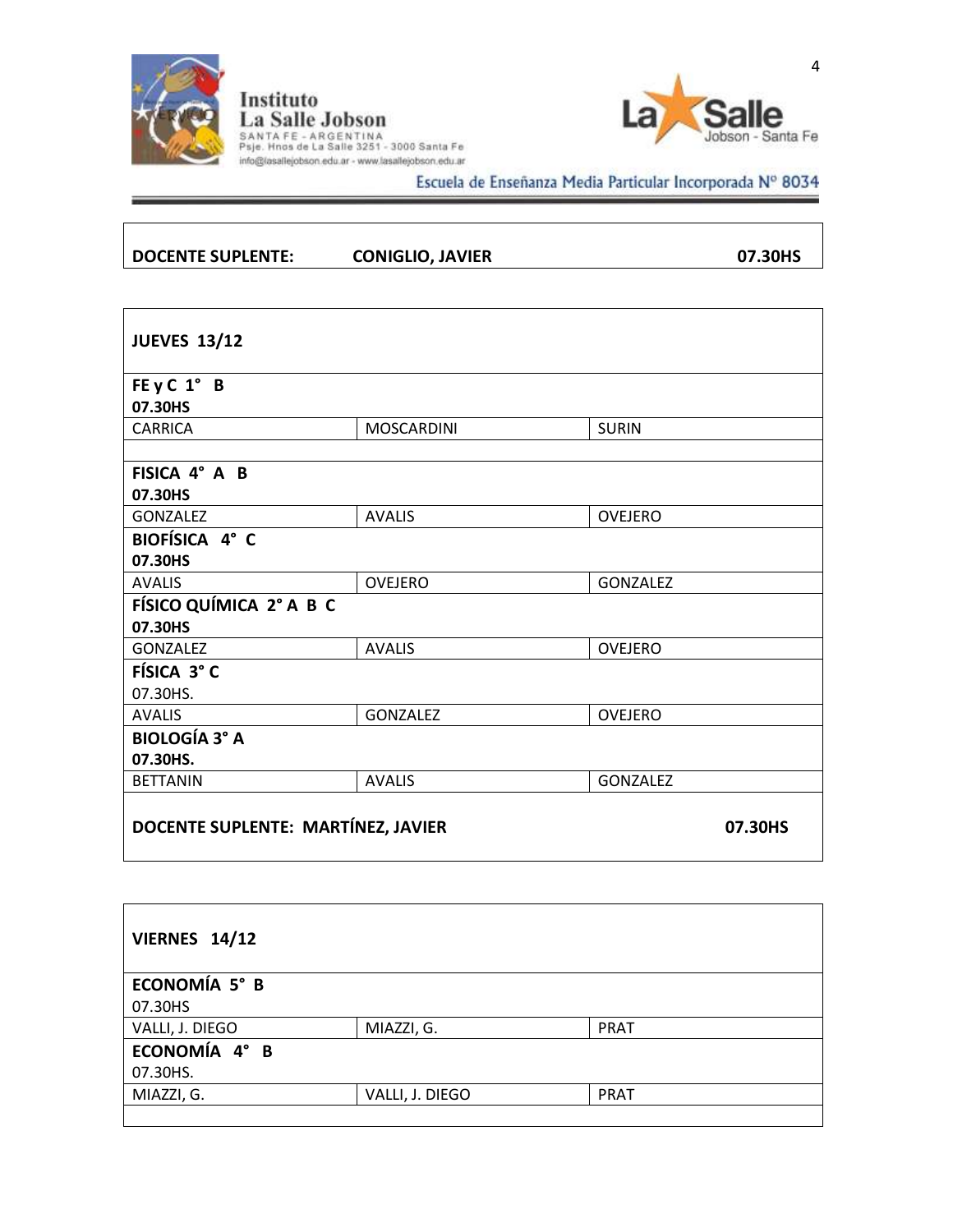



# Escuela de Enseñanza Media Particular Incorporada Nº 8034

| FEYC 2°A B C<br>07.30 HS                      |                 |                   |
|-----------------------------------------------|-----------------|-------------------|
| YAYA                                          | <b>CHAMPANI</b> | <b>SURÍN</b>      |
| FEYC 1° A C                                   |                 |                   |
| 07.30HS.                                      |                 |                   |
| <b>CARRICA</b>                                | <b>CANALE</b>   | <b>ERRECART</b>   |
|                                               |                 |                   |
| <b>CULTURA Y COMUNICACIÓN 3° A</b>            |                 |                   |
| 10.00 HS                                      |                 |                   |
| <b>MALDONADO</b>                              | <b>CANALE</b>   | <b>MOSCARDINI</b> |
| DOCENTE SUPLENTE: MARTINEZ BURKETT, SEBASTIAN |                 |                   |

**07.30HS**

Г

| <b>LUNES 17/12</b>          |                |                  |  |
|-----------------------------|----------------|------------------|--|
| DERECHO 4°B                 |                |                  |  |
| 07.30HS                     |                |                  |  |
| <b>CARRRICA</b>             | <b>GALLO</b>   | <b>BONED</b>     |  |
| SOCIOLOGÍA 4° A<br>07.30HS. |                |                  |  |
| <b>CARRRICA</b>             | <b>GALLO</b>   | <b>BONED</b>     |  |
|                             |                |                  |  |
| PROYECTO 5° B C<br>10.00 HS |                |                  |  |
| MIAZZI, GUSTAVO             | <b>AVALIS</b>  | <b>MALDONADO</b> |  |
|                             |                |                  |  |
| TECNOLOGÍA DE GESTIÓN 3° B  |                |                  |  |
| 10.00HS.                    |                |                  |  |
| <b>FERRARO</b>              | <b>KOCH</b>    | <b>MALDONADO</b> |  |
| SISTEMA DE INFORMACIÓN 4° B |                |                  |  |
| 10.00HS.                    |                |                  |  |
| <b>KOCH</b>                 | <b>ROSSLER</b> | <b>MALDONADO</b> |  |
|                             |                |                  |  |
| EDI BIOQUIMICA 5° C         |                |                  |  |
| 07.30HS                     |                |                  |  |
| <b>TOIBERO</b>              | <b>AVALIS</b>  | <b>ASTESANA</b>  |  |
| EDI QUIMICA APLICADA 5° B   |                |                  |  |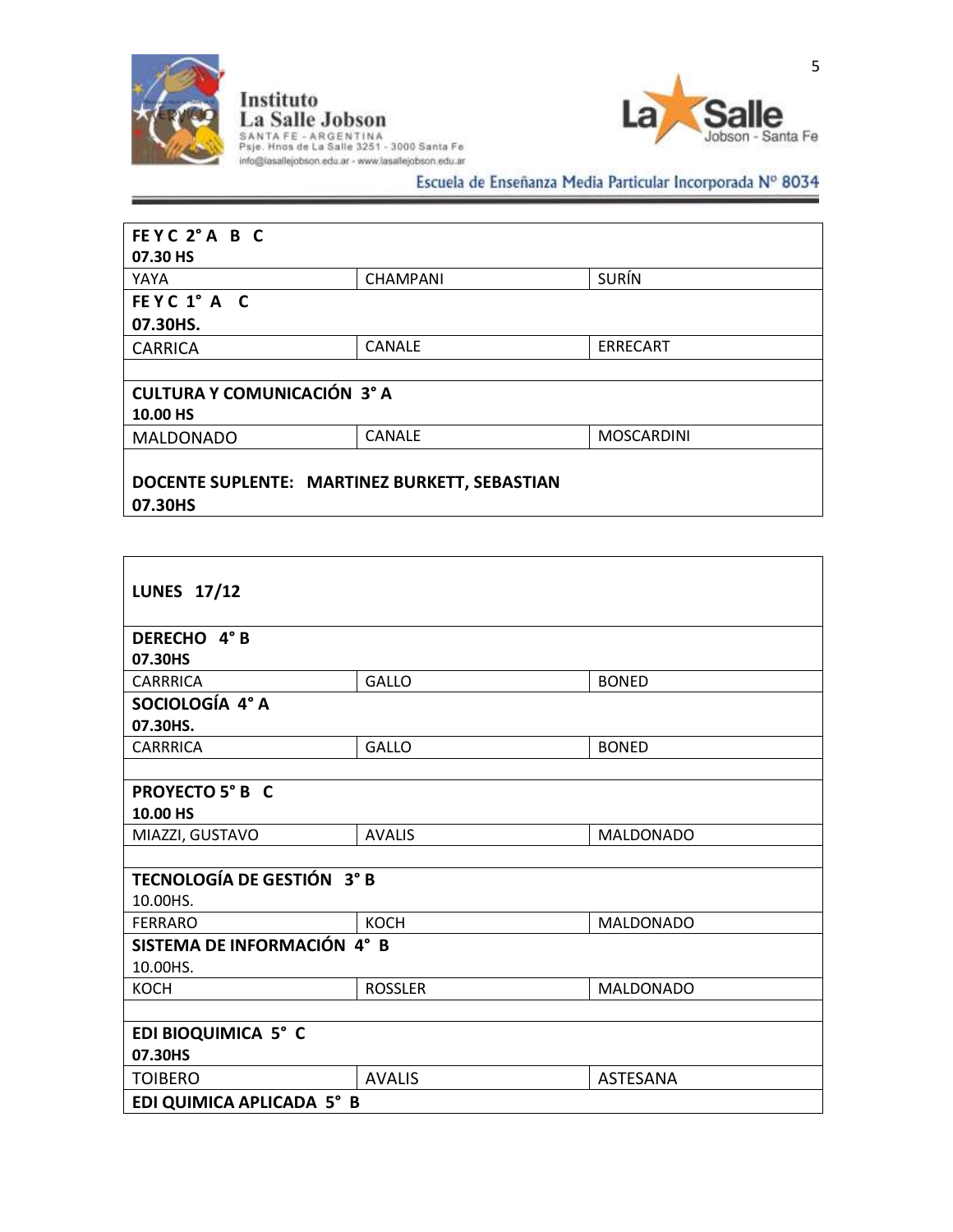



Escuela de Enseñanza Media Particular Incorporada Nº 8034

| 7.30 HS                  |                        |          |  |
|--------------------------|------------------------|----------|--|
| <b>AVALIS</b>            | <b>TOIBERO</b>         | ASTESANA |  |
| FÍSICA 4° C              |                        |          |  |
| 07.30HS.                 |                        |          |  |
| <b>AVALIS</b>            | <b>TOIBERO</b>         | ASTESANA |  |
| <b>DOCENTE SUPLENTE:</b> | <b>BANCHIO, ISABEL</b> | 07.30HS  |  |

| <b>MARTES 18/12</b>       |                      |                    |
|---------------------------|----------------------|--------------------|
| EDI PSR 4° A              |                      |                    |
| 10.30HS                   |                      |                    |
| <b>VINCIGUERRA</b>        | MIAZZI, C            | <b>KOCH</b>        |
| <b>GEOGRAFÍA 1° A B C</b> |                      |                    |
| 07.30HS.                  |                      |                    |
| MIAZZI, C                 | <b>KOCH</b>          | <b>VINCIGUERRA</b> |
| <b>GEOGRAFÍA 3° A B C</b> |                      |                    |
| 07.30HS.                  |                      |                    |
| <b>COSTA</b>              | <b>RABELLINO</b>     | <b>CARRICA</b>     |
| <b>PROYECTO 5º A</b>      |                      |                    |
| 10.30HS.                  |                      |                    |
| <b>COSTA</b>              | <b>RABELLINO</b>     | <b>CARRICA</b>     |
|                           |                      |                    |
| INGLÉS 5° A B C           |                      |                    |
| 07.30HS                   |                      |                    |
| <b>IBAÑEZ</b>             | <b>CORCHUELO</b>     | <b>BERTIN</b>      |
| INGLÉS 2° A B C           |                      |                    |
| 07.30HS                   |                      |                    |
| <b>CORCHUELO</b>          | <b>BERTIN</b>        | <b>FERNANDEZ</b>   |
| INGLÉS 4° A B C           |                      |                    |
| 07.30HS                   |                      |                    |
| <b>CORCHUELO</b>          | <b>BERTIN</b>        | <b>FERNANDEZ</b>   |
|                           |                      |                    |
| <b>DOCENTE SUPLENTE:</b>  | <b>FALCO, SILVIA</b> | 07.30HS            |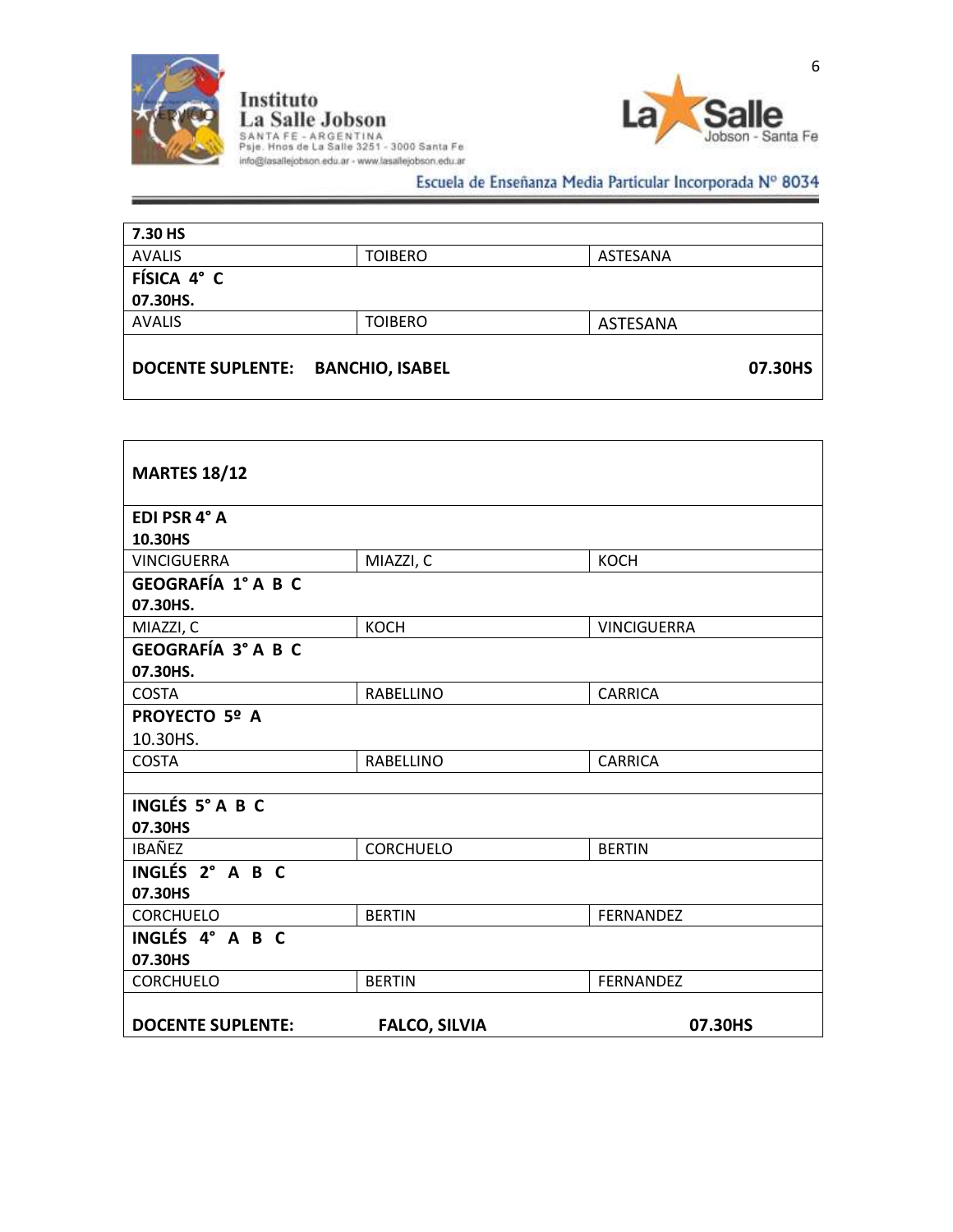



# Escuela de Enseñanza Media Particular Incorporada Nº 8034

| MIERCOLES 19/12                                                |                              |                  |  |  |
|----------------------------------------------------------------|------------------------------|------------------|--|--|
| LENGUA 3° A B C                                                |                              |                  |  |  |
| 7.30HS<br><b>CHAMPANI</b>                                      | <b>PETRUCCI</b>              | <b>BERTIN</b>    |  |  |
| LENGUA 2° A B C                                                |                              |                  |  |  |
| 7.30HS                                                         |                              |                  |  |  |
| <b>PETRUCCI</b>                                                | LAURIA                       | <b>BERTIN</b>    |  |  |
| 7.30HS                                                         | LENGUA Y LITERATURA 4° A B C |                  |  |  |
| CHAMPANI                                                       | LAURIA                       | <b>BERTIN</b>    |  |  |
| SALUD 5°C<br>07.30HS                                           |                              |                  |  |  |
| <b>ROLON</b>                                                   | <b>GONZALEZ</b>              | <b>FERNANDEZ</b> |  |  |
|                                                                |                              |                  |  |  |
| TALLER DE ECONOMÍA Y ADMINISTRACIÓN 1° A B C                   |                              |                  |  |  |
| 07.30HS.                                                       |                              |                  |  |  |
| <b>SEFFINO</b>                                                 | <b>ROSSO</b>                 | <b>ROSSLER</b>   |  |  |
| MODULO 2 GESTIÓN DE LAS COMPRAS Y VENTAS 3° B<br>07.30HS.      |                              |                  |  |  |
| <b>SEFFINO</b>                                                 | <b>ROSSO</b>                 | <b>ROSSLER</b>   |  |  |
| MODULO 4 LIQUIDACIÓN Y REGISTROS REMUN. 4° B<br>07.30HS.       |                              |                  |  |  |
| <b>ROSSLER</b>                                                 | <b>ROSSO</b>                 | <b>SEFFINO</b>   |  |  |
| <b>MODULO OPERACIÓN INGRESOS Y EGRESOS 5° B</b><br>07.30HS.    |                              |                  |  |  |
| <b>SEFFINO</b>                                                 | <b>ROSSO</b>                 | <b>ROSSLER</b>   |  |  |
|                                                                |                              |                  |  |  |
| <b>CIENCIA POLÍTICA 5° A</b><br>07.30 HS                       |                              |                  |  |  |
| <b>CARRICA</b>                                                 | <b>PRAT</b>                  | LEDESMA          |  |  |
| <b>DOCENTE SUPLENTE:</b><br><b>MARTINEZ BURKETT, SEBASTIAN</b> |                              |                  |  |  |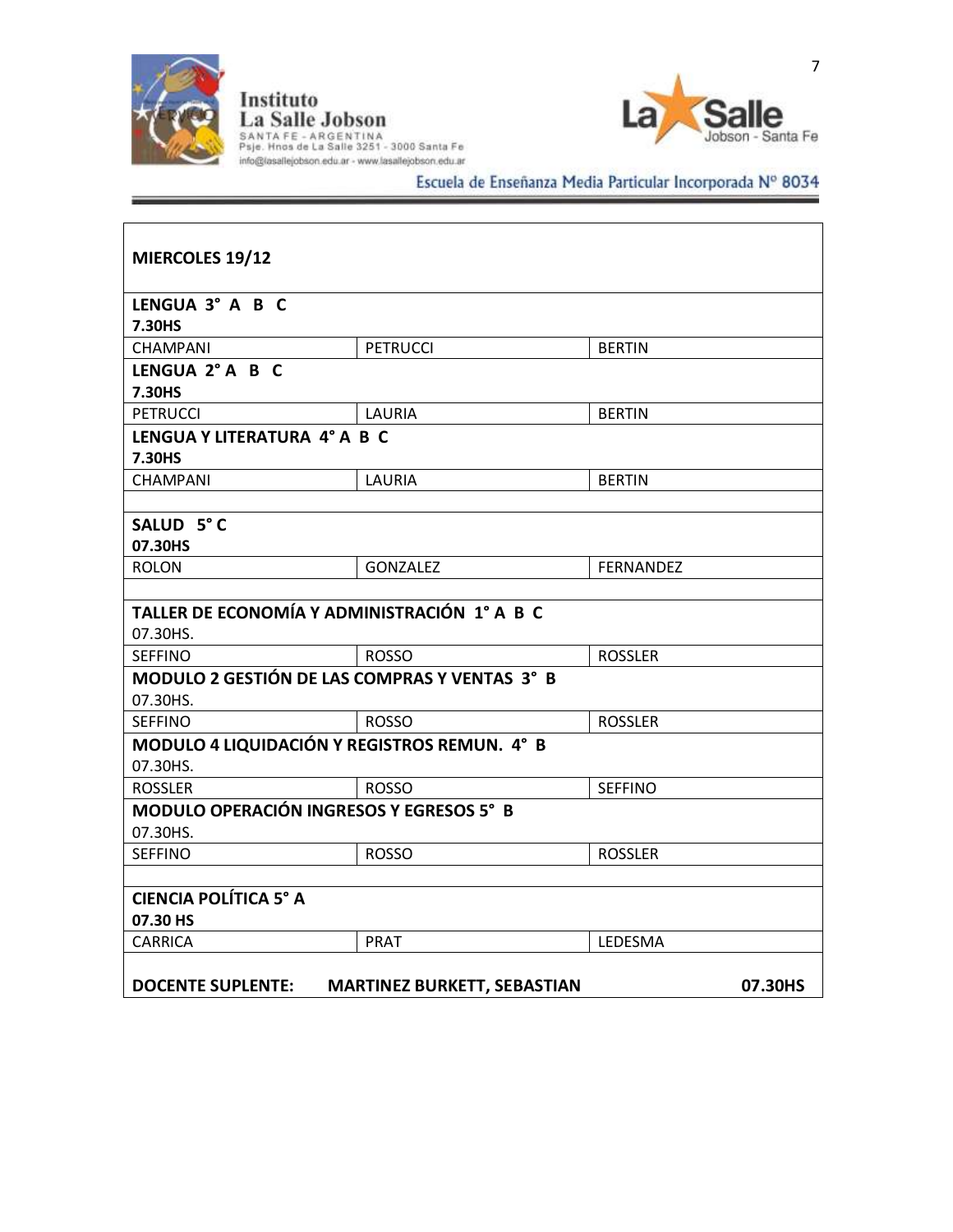



# Escuela de Enseñanza Media Particular Incorporada Nº 8034

| <b>JUEVES 20/12</b>      |                       |                   |
|--------------------------|-----------------------|-------------------|
| QUÍMICA 3° C             |                       |                   |
| 07.30 HS                 |                       |                   |
| <b>AVALIS</b>            | <b>ROLON</b>          | <b>ASTEGIANO</b>  |
| QUÍMICA 4° C             |                       |                   |
| 07.30HS                  |                       |                   |
| <b>AVALIS</b>            | <b>ROLÓN</b>          | <b>ASTEGIANO</b>  |
| BIOLOGÍA 1° A B C        |                       |                   |
| 07.30HS                  |                       |                   |
| <b>ROLON</b>             | <b>BONED</b>          | <b>MOSCARDINI</b> |
|                          |                       |                   |
| <b>GEOGRAFÍA 5° A</b>    |                       |                   |
| 07.30HS.                 |                       |                   |
| <b>COSTA</b>             | <b>SCUDALETI</b>      | <b>PINAT</b>      |
|                          |                       |                   |
| HISTORIA 3° A            |                       |                   |
| 07.30 HS                 |                       |                   |
| <b>VICENTÍN</b>          | <b>BANCHIO</b>        | YAYA              |
| HISTORIA 4° A            |                       |                   |
| 07.30HS.                 |                       |                   |
| <b>BANCHIO</b>           | <b>VICENTIN</b>       | YAYA              |
| <b>HISTORIA 4° B C</b>   |                       |                   |
| 07.30HS.                 |                       |                   |
| YAYA                     | <b>VICENTÍN</b>       | <b>BANCHIO</b>    |
|                          |                       |                   |
| <b>DOCENTE SUPLENTE:</b> | <b>CHITO, LEANDRO</b> | 07.30HS.          |

| <b>VIERNES 21/12</b>                            |                   |              |  |
|-------------------------------------------------|-------------------|--------------|--|
| MATEMATICA 1° A B C                             |                   |              |  |
| 07.30HS                                         |                   |              |  |
| <b>FALCO</b>                                    | <b>SCUDALETTI</b> | <b>SOLIS</b> |  |
| MATEMATICA 3° A B C                             |                   |              |  |
| 07.30HS                                         |                   |              |  |
| <b>SCUDALETTI</b>                               | <b>SOLIS</b>      | <b>FALCO</b> |  |
| <b>GESTIÓN FINANCIERA Y CÁLCULO FINAN. 5° B</b> |                   |              |  |
| 07.30HS.                                        |                   |              |  |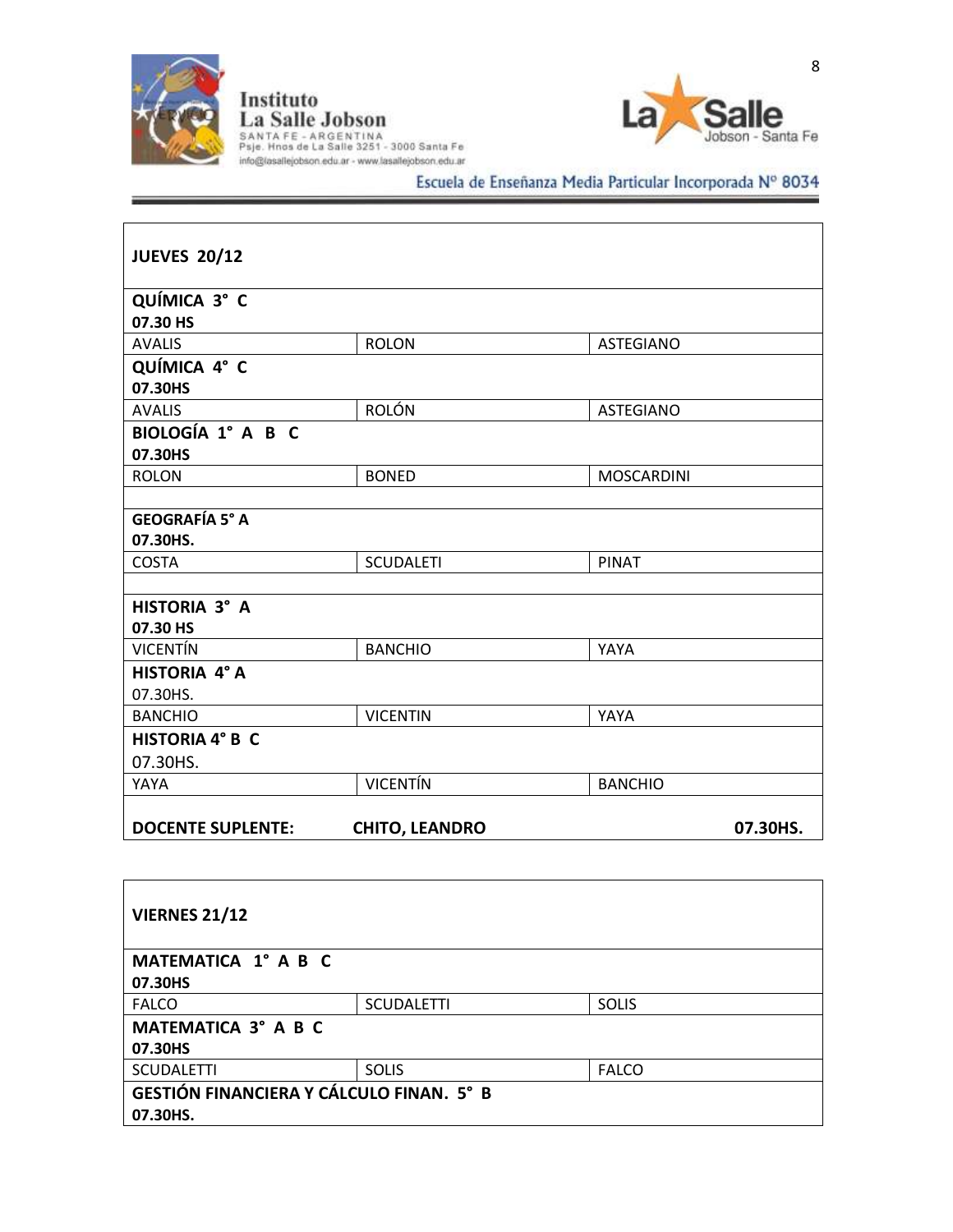



Escuela de Enseñanza Media Particular Incorporada Nº 8034

| <b>SCUDALETTI</b>              | <b>FALCO</b> |  |  |
|--------------------------------|--------------|--|--|
|                                |              |  |  |
|                                |              |  |  |
| <b>SCUDALETTI</b>              | <b>FALCO</b> |  |  |
|                                |              |  |  |
| EDUCACIÓN TECNOLÓGICA 2° A B C |              |  |  |
|                                |              |  |  |
| <b>MOSCARDINI</b>              | <b>PRAT</b>  |  |  |
|                                |              |  |  |
| <b>ALFARO, APARICIO</b>        | 07.30HS      |  |  |
|                                |              |  |  |

| MIÉRCOLES 26/12          |                           |               |          |
|--------------------------|---------------------------|---------------|----------|
| ECONOMÍA 5° A            |                           |               |          |
| 08.00HS.                 |                           |               |          |
| <b>CARRICA</b>           | <b>BONED</b>              | <b>IBAÑEZ</b> |          |
| <b>DOCENTE SUPLENTE:</b> | <b>MALDONADO, SILVINA</b> |               | 08.00HS. |

| <b>JUEVES 27/12</b>      |                                    |                  |  |  |
|--------------------------|------------------------------------|------------------|--|--|
| LENGUA 1° A B C          |                                    |                  |  |  |
| 07.30HS                  |                                    |                  |  |  |
| LAURIA                   | <b>ROMERO</b>                      | <b>CHAMPANI</b>  |  |  |
|                          | LENGUA Y LITERATURA 5° A B C       |                  |  |  |
| 07.30 HS                 |                                    |                  |  |  |
| <b>ROMERO</b>            | <b>CHAMPANI</b>                    | LAURIA           |  |  |
|                          |                                    |                  |  |  |
| PSICOLOGÍA 4° A          |                                    |                  |  |  |
| 07.30HS                  |                                    |                  |  |  |
| <b>SURÍN</b>             | <b>FALCO</b>                       | <b>CATAUDELA</b> |  |  |
| PSICOLOGÍA 3°C           |                                    |                  |  |  |
| 07.30HS                  |                                    |                  |  |  |
| <b>SURÍN</b>             | <b>FALCO</b>                       | <b>CATAUDELA</b> |  |  |
|                          |                                    |                  |  |  |
| <b>DOCENTE SUPLENTE:</b> | <b>SURIN, MARIA DE LOS ANGELES</b> | 07.30HS          |  |  |